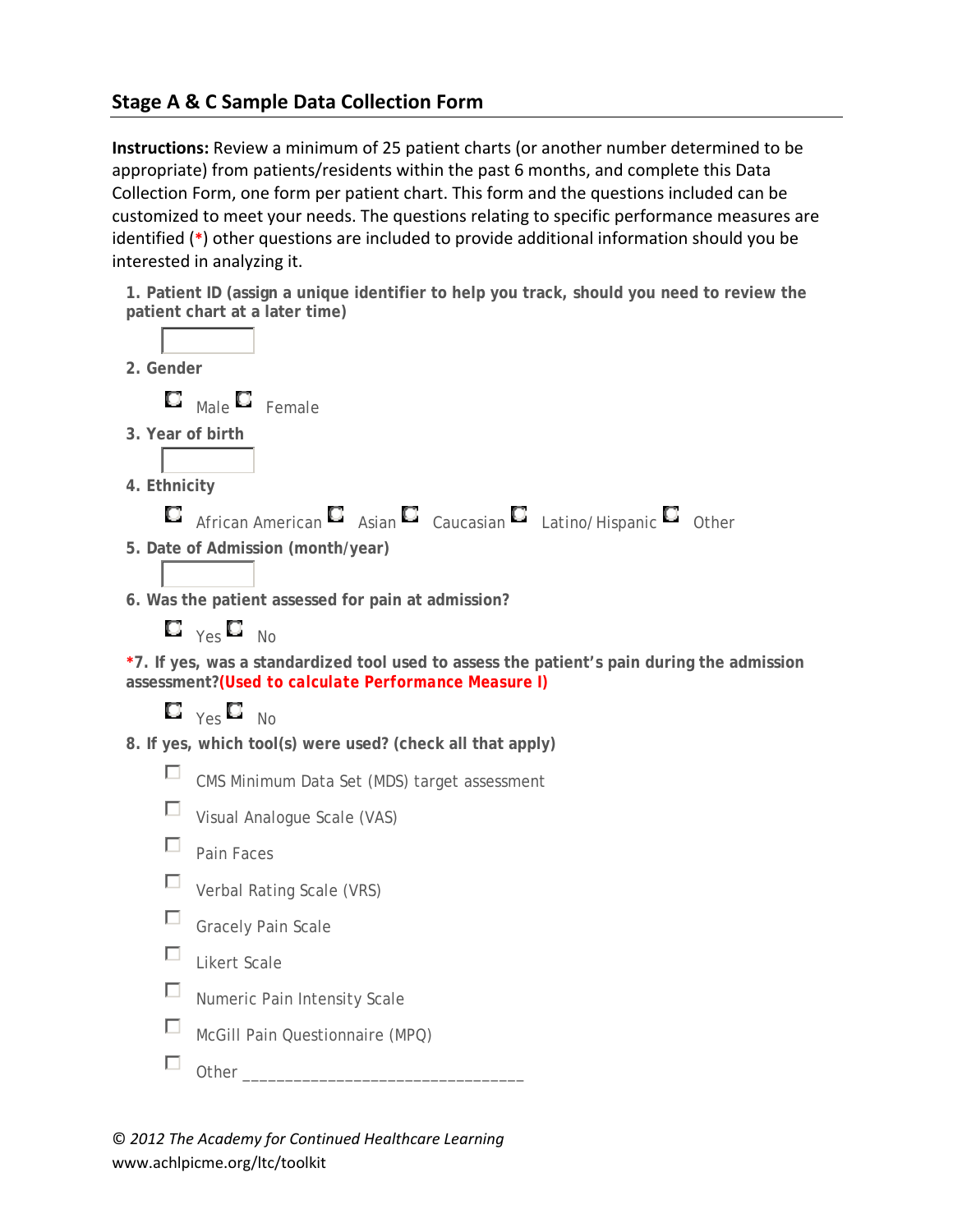**\* 9. Does this patient have a documented report of pain at any time (e.g., admission, during any subsequent assessment)?***(Used to calculate Performance Measures II - V)*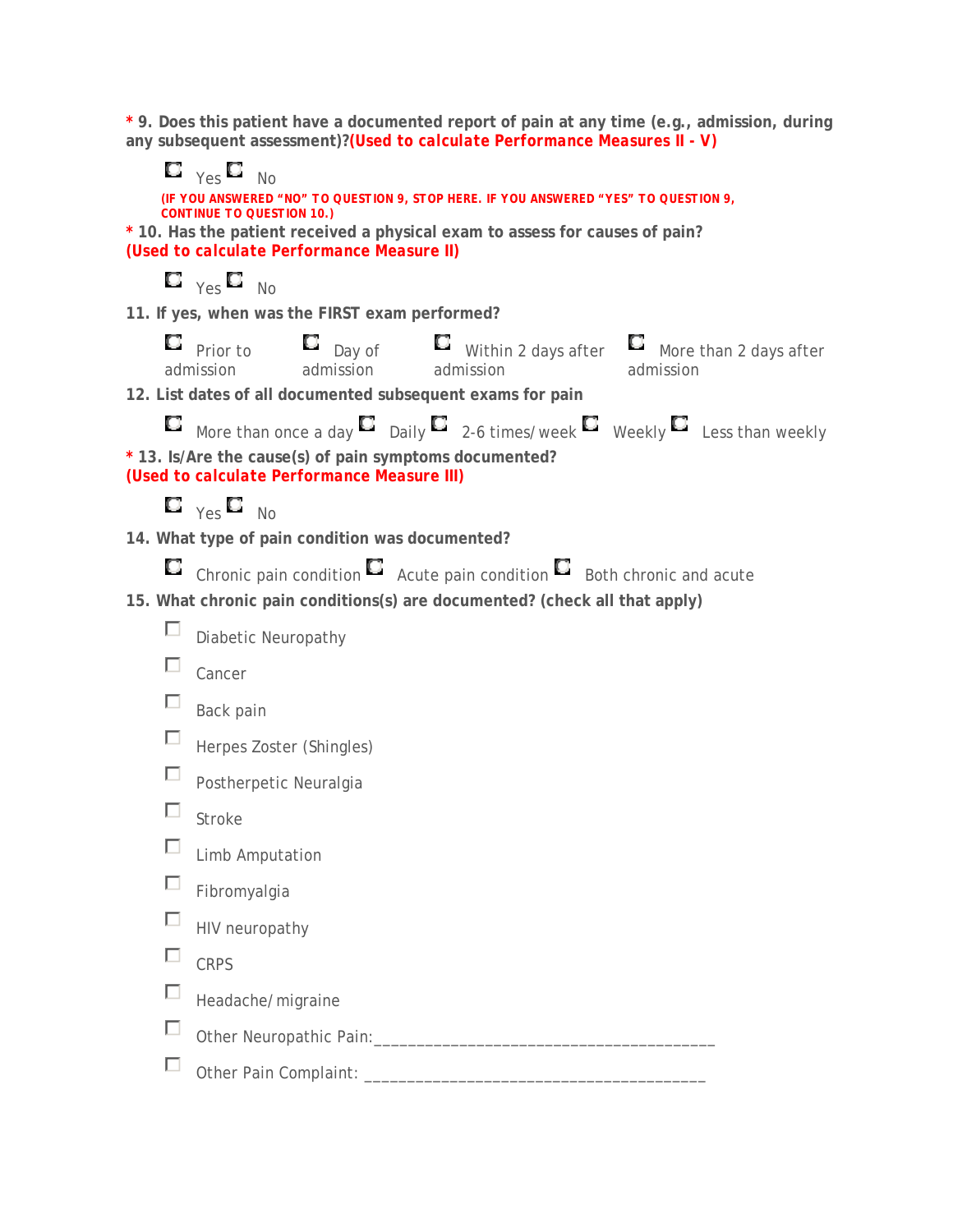**\* 16. Did anyone document a care plan for acute or chronic pain?** *(Used to calculate Performance Measure IV)*

## $\Box$   $_{\gamma e s}$   $\Box$   $_{\text{No}}$

**17. Does the care plan include any of the following treatments: (check all that apply)**

| □     | Medication                                                     |                         |                                                                                                      |                      |  |  |  |  |  |
|-------|----------------------------------------------------------------|-------------------------|------------------------------------------------------------------------------------------------------|----------------------|--|--|--|--|--|
|       | Physical Therapy                                               |                         |                                                                                                      |                      |  |  |  |  |  |
|       | Occupational Therapy                                           |                         |                                                                                                      |                      |  |  |  |  |  |
|       | Massage                                                        |                         |                                                                                                      |                      |  |  |  |  |  |
|       | Cognitive/Behavioral Therapy                                   |                         |                                                                                                      |                      |  |  |  |  |  |
|       | Other pain counseling                                          |                         |                                                                                                      |                      |  |  |  |  |  |
|       | Other non-pharmacological                                      |                         |                                                                                                      |                      |  |  |  |  |  |
|       |                                                                |                         | 18. If the patient has a documented care plan, did it include subsequent pain assessment?            |                      |  |  |  |  |  |
|       | $\Box$ Yes $\Box$ No $\Box$ NA - No documented care (Q19 = No) |                         |                                                                                                      |                      |  |  |  |  |  |
|       | 19. If yes, how frequent?                                      |                         |                                                                                                      |                      |  |  |  |  |  |
| a day |                                                                |                         | More than once $\Box$ $\Box$ Less than daily, more than $\Box$ Less than ay Daily weekly weekly      |                      |  |  |  |  |  |
|       | no, skip to end of form)                                       |                         | * 20. Did anyone document periodic assessments of effectiveness of pain management? (If              |                      |  |  |  |  |  |
|       | $\Box$ $_{\text{Yes}}$ $\Box$ $_{\text{No}}$                   |                         |                                                                                                      |                      |  |  |  |  |  |
|       |                                                                |                         | *21. If Yes, who performed the assessment? (Used to calculate Performance Measure V)                 |                      |  |  |  |  |  |
|       |                                                                |                         | $\Box$ Physician $\Box$ Nurse Practitioner $\Box$ Physician's Assistant $\Box$ Other: ____           |                      |  |  |  |  |  |
|       | 22. How often were assessments made?                           |                         |                                                                                                      |                      |  |  |  |  |  |
|       |                                                                |                         | $\Box$ More than once a day $\Box$ Daily $\Box$ 2-6 times/week $\Box$ Weekly $\Box$ Less than weekly |                      |  |  |  |  |  |
|       |                                                                |                         | 23. Did anyone modify the care plan based on pain effectiveness reassessment?                        |                      |  |  |  |  |  |
|       | $\Box$ $_{\text{Yes}}$ $\Box$ $_{\text{No}}$                   |                         |                                                                                                      |                      |  |  |  |  |  |
|       | 24. If Yes, what changed?                                      |                         |                                                                                                      |                      |  |  |  |  |  |
|       | Medication<br>increased                                        | Medication<br>decreased | Therapy<br>increased                                                                                 | Therapy<br>decreased |  |  |  |  |  |